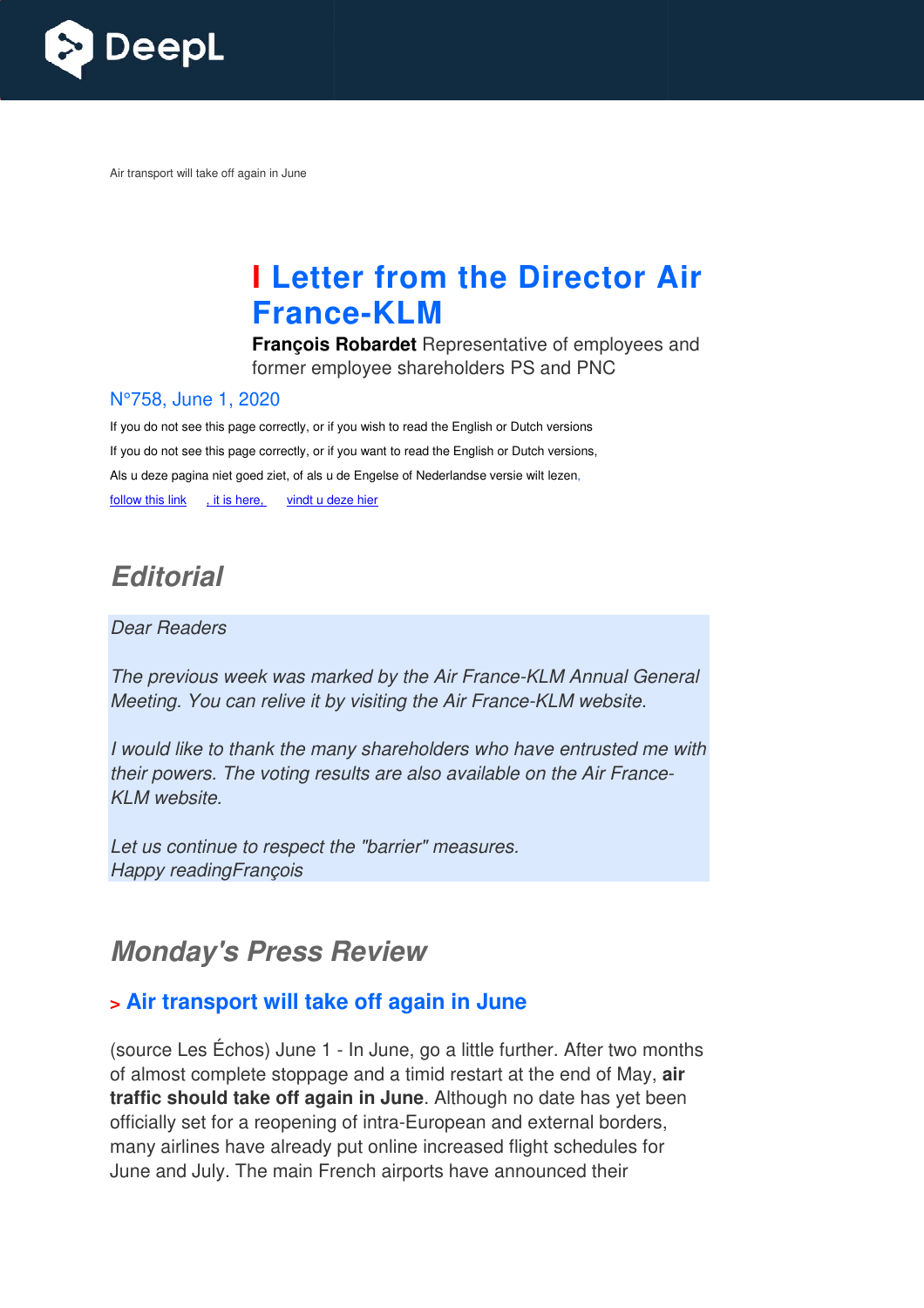reopening to passenger traffic. **The ADP group has even announced its intention to reopen Orly on 26 June, as requested by French airlines, provided that the restrictions on travel within the Schenghen area are lifted**.

This resumption of traffic will, however, be gradual. **In the case of Air France, whose traffic is still limited to 10% or 15% of its normal activity, the gradual increase in the number of flights and destinations should bring it back to around 15% of its capacity, with only 75 aircraft in service out of 224 at the end of June**. Nevertheless, the company should already be serving some 100 destinations by that date, including 15 in mainland France, some 40 European destinations, and more than 20 international destinations, including New York, Los Angles, Chicago, Atlanta, Montreal, Mexico City, Tokyo, Seoul, Hong Kong, Singapore, Delhi, Dubai, etc. The list should continue to grow in the coming weeks.

From the end of June, the French Overseas Departments should also find three to four daily connections with the mainland, in addition to the flights of Air France, Air Caraïbes, French Bee, Corsair and Air Austral to the West Indies and Reunion Island. As for Corsica, Air Corsica and Air France are due to resume daily flights to Ajaccio and Bastia from Paris-CDG from this Tuesday, pending the reopening of Orly, followed by flights to Calvi and Figari from 5 June.

**June will also be the month of the return of low-cost airlines to France and Europe, with the notable exception of Ryanair,** whose flight schedule will restart in July. Easyjet plans to serve 31 European airports from 15 June, including 7 in France, with priority given to domestic routes. For its part, Vueling, the IAG group company, plans to restart 21 routes out of France by the end of June, including 14 out of Orly. Transavia announces a resumption of flights from Lyon and Nantes as of June 15, and from Paris-Orly as of June 26, first to Portugal, then to Spain, Italy, Greece, the Netherlands, Croatia, Ireland and Iceland. Spain's Volotea announces 40 routes from 16 June, including 15 from French airports...

**There is reason to consider a holiday abroad, even if everything still depends on the evolution of the pandemic, but also on political agreements on reopening**. In Europe, while several countries, including France, have declared themselves in favour of reopening intra-European borders as of 15 June, the United Kingdom has imposed a quarantine measure that prevents a resumption of traffic. Quarantine also remains the rule for all travellers from outside the European Union. And while a lifting of entry restrictions to the United States and Canada would be considered for 16 or 18 June, no decision has yet been taken. **China, for its part, is planning to extend the restriction on**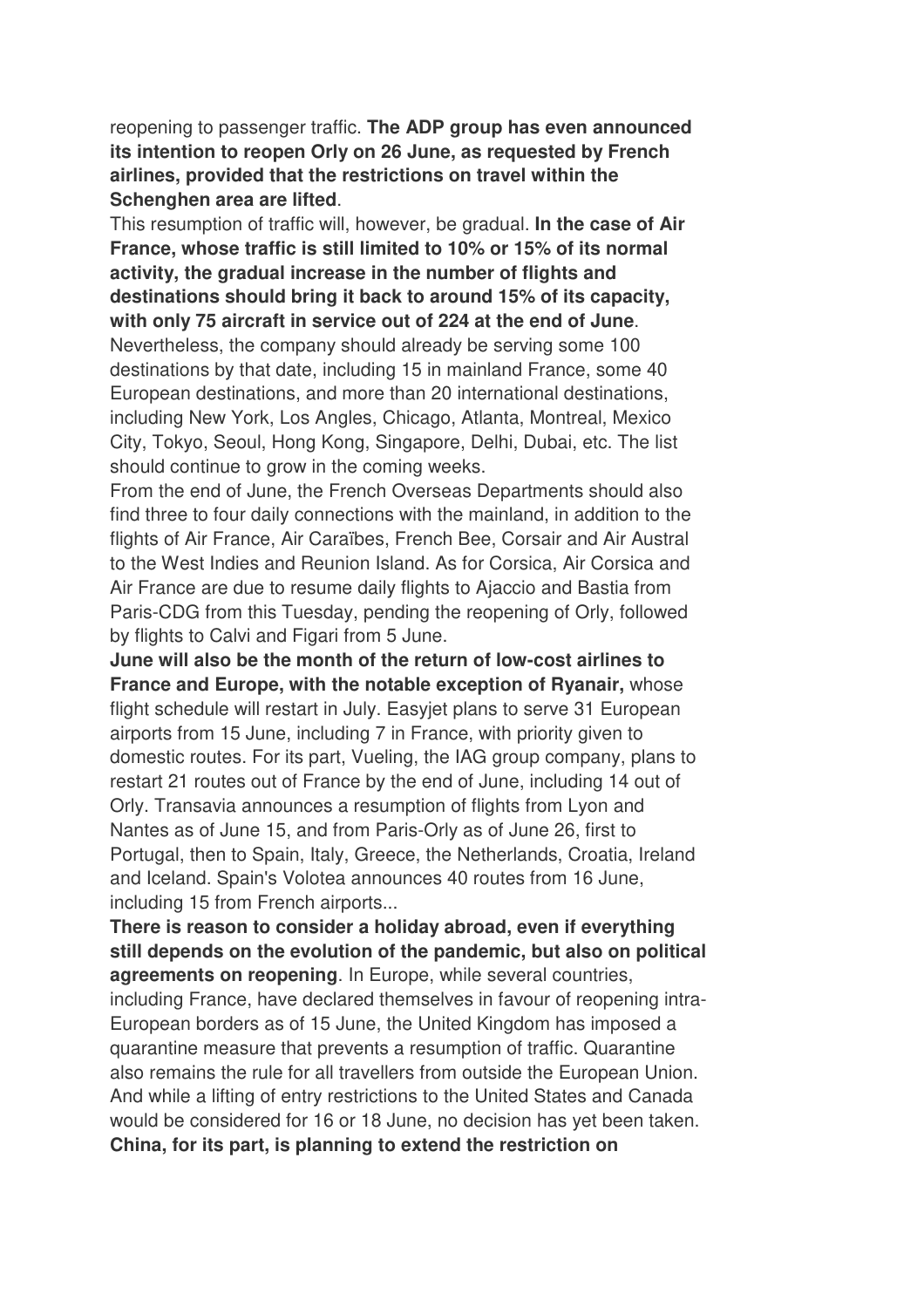#### **international flights until October...**.

**My comment:** Finally some good news for air transport. Starting in mid-June, traffic will gradually pick up again. This recovery could become more pronounced at the end of June if the conditions for reopening Orly airport are met.

```
> Air France to reduce its domestic network by 40% > Air 
France to reduce its domestic network by 40% > Air 
France to reduce its domestic network by 40% > Air 
France to reduce its domestic network by 40% > Air 
France to reduce its domestic network by 40% > Air 
France to reduce its domestic network by 40% > Air 
France to reduce its domestic network by 40% > Air 
France to reduce its domestic network by 40% > Air 
France to reduce its domestic network by 40% > Air 
France to reduce its domestic network by 40%.
```
(source Le Journal de l'Aviation) 27 May - At its Annual General Meeting, **Air France-KLM announced that capacity on Air France's domestic network would be further reduced by 40% by 2021**. The acceleration of the restructuring of this segment had already been discussed last month before a Senate committee, but the extent had not been specified. A more precise roadmap is expected by mid-summer 2020.

The group is thus responding to a request from the State, which has made its €7 billion support to the group conditional on measures to turn around this loss-making part of the French airline's network and on ecological objectives. **The handful of lines on which there is a rail alternative of less than 2.5 hours by train, excluding the CDG hub, and the least efficient routes, in particular some transverse routes, will be closed**.

This objective, combined with the consequences of the health crisis on demand, will lead to a social plan. At Group level, **KLM has already proposed a voluntary redundancy plan to all its employees, which will be launched on 1 June. A similar plan is currently being negotiated within Air France with the social partners**. It should notably include "mobility initiatives between the provinces and the capital", said Ben Smith, the Group's CEO.

HOP! is expected to lose further ground and its unions fear a sacrifice by the province and the extent of job losses. Transavia, on the other hand, is expected to benefit and emerge stronger.

In April, Ben Smith and Air France CEO Anne Rigail explained that major efforts had already been made to turn around the domestic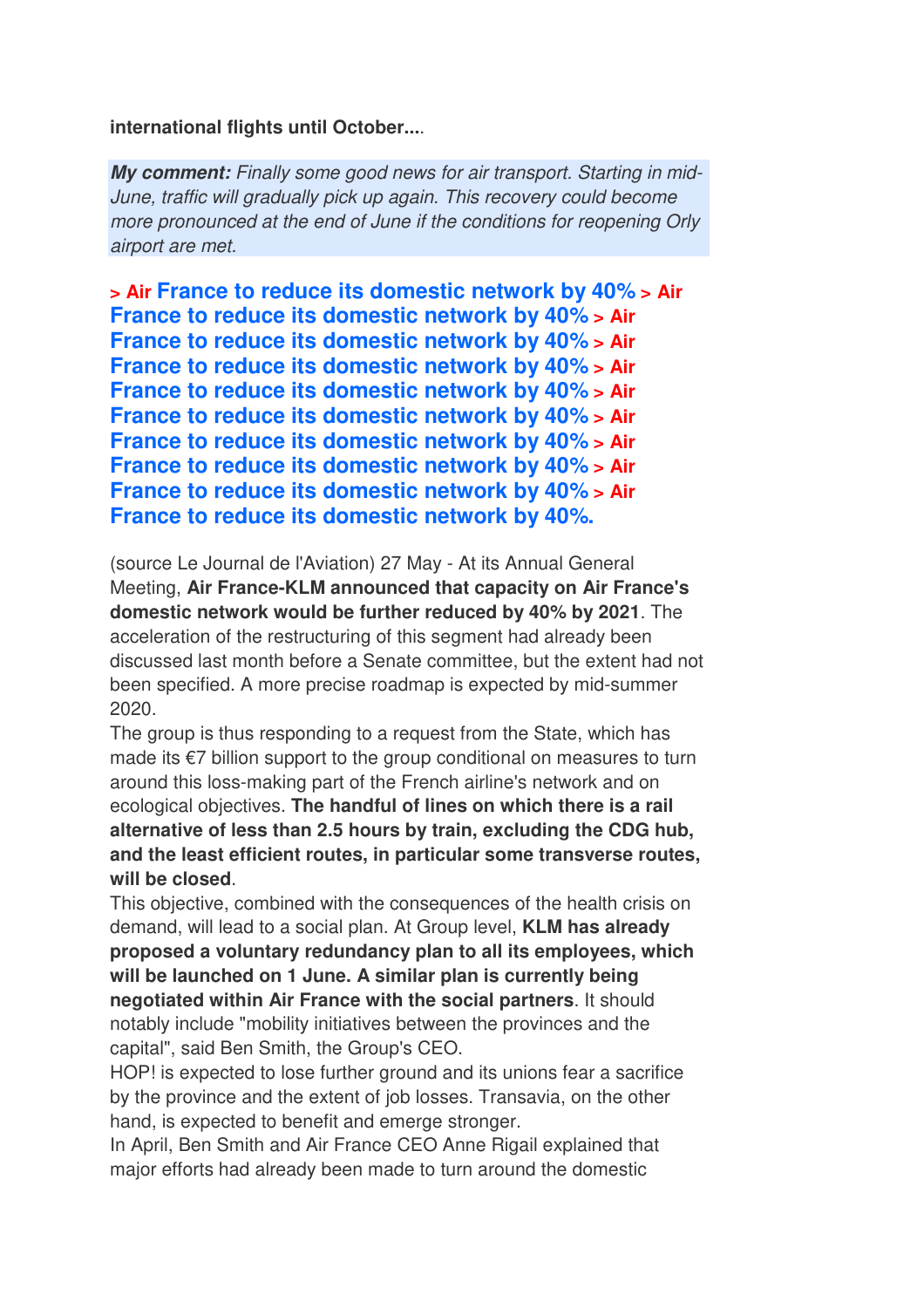network, with a 40% reduction in capacity since 2006 and a 53% reduction in ground staff. The plan launched in 2018 provided for a further reduction in capacity of around 18%. However, the segment was still running a deficit of 200 million euros in 2019.

Returning to the current crisis, **Air France-KLM,** through its Chief Financial Officer Frédéric Gagey, indicated that it expected to publish "a strongly negative EBITDA [in 2020, editor's note], which had never been the case since the merger with KLM", despite all the savings measures taken. He **recalled that the group had reached agreements with Airbus and Boeing to postpone the delivery of several A350s and 787s, at the same time as** it accelerated the simplification of its fleet by the early withdrawal of Air France's A380s and KLM's 747s. It still has room for manoeuvre with the A330s.

**My comment:** Ben Smith's announcement of the 40% reduction in Air France's domestic network was the highlight of the Air France-KLM shareholders' meeting on Tuesday 26 May. The rebound plan prepared by Air France management will be discussed at the end of the month before the employee representative bodies.

The Boards of Directors of Air France-KLM and Air France are expected to vote on this recovery plan in July.

In addition, the Dutch government's support plan is still under discussion. The Dutch government has announced that discussions could last a few weeks.

## **> Oorlog Hoekstra en Smith (The war between Hoekstra and Smith)**

(source De Telegraaf translated with Deepl) 27 May - Minister Hoekstra (Finance) chooses again to confront Air France-KLM CEO Benjamin Smith. At the shareholders' meeting, he voted against his bonus (...). **Smith will receive €2.8 million for 2019, plus another long-term bonus of €2 million for this year. Mr Hoekstra believes that "this is not appropriate** at a time when we are reaching out to the French and Dutch governments with our hands out", but he says he has to accept the fact that more than 80% of shareholders have approved the bonus. This is not the first confrontation between Smith and Hoekstra, who became a shareholder in the aviation group last year after a power struggle over the position of KLM's CEO, Elbers.

With his dissenting vote, Hoekstra complied with the Lower House's wish, but the bonus may still cause problems if political support is needed for a share issue later in the year. It will be much larger than Mr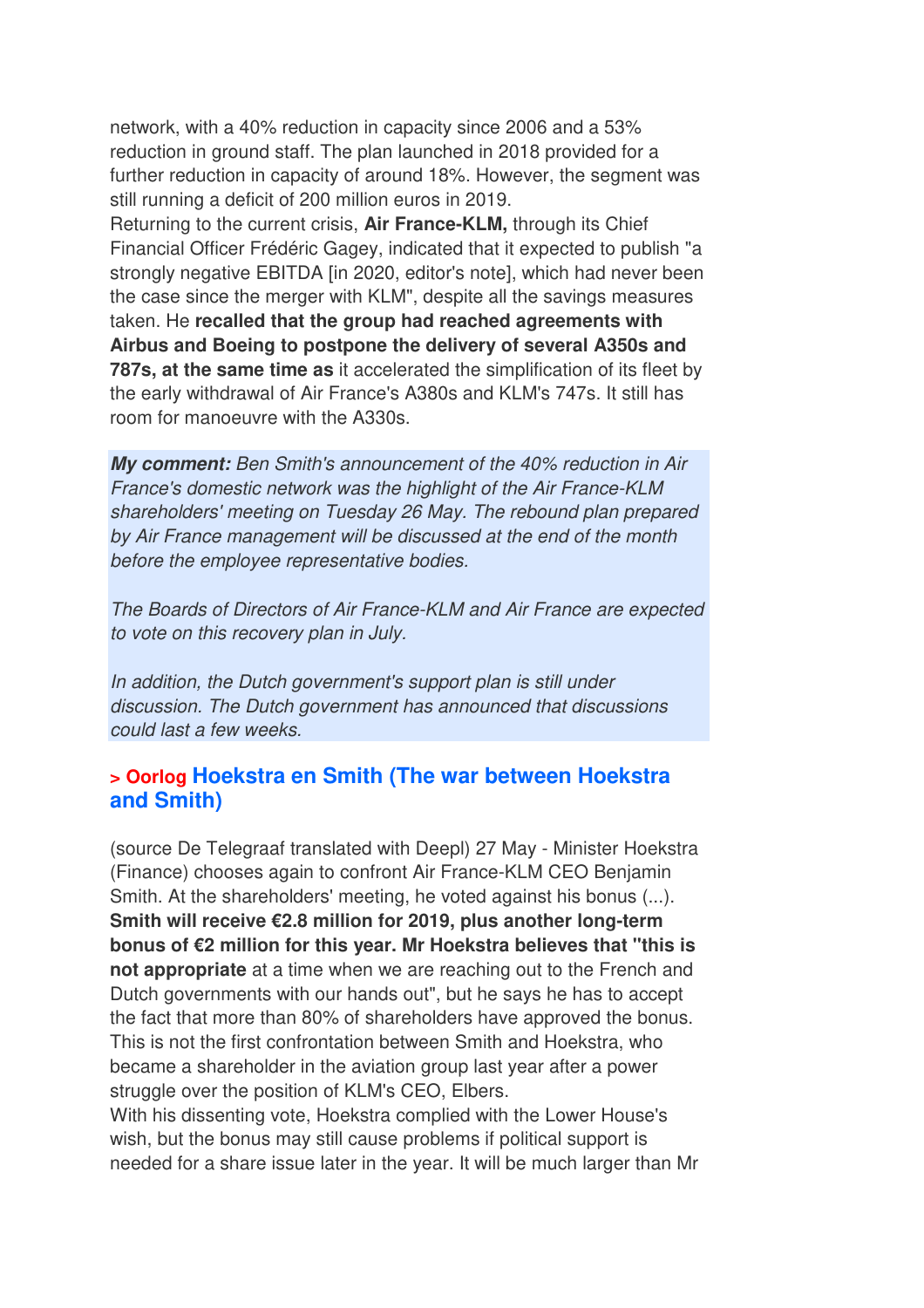Smith's variable compensation. "It doesn't make trading any easier," says Hoekstra about maintaining the bonus. "It is precisely for these reasons that we have always said that our money should go first to KLM. The Minister emphasised that his support, which includes  $\epsilon$ 2-4 billion in guarantees and loans, is intended for the Dutch division of the company.

**In recent weeks, the cabinet has strongly opposed the granting of bonuses in companies receiving state aid**. But Hoekstra does not want to go so far as to withdraw the billions in support. "That is no reason to say: let KLM go bankrupt then".

**The minister does not want to make nice speeches when there is another battle looming between the two on preserving jobs and the roads at Schiphol**. Smith again alluded to further centralisation on Tuesday, so it seems the KLM headquarters could be easy prey for a cost-cutting operation.

"It is sad, in fact, that the discussion on remuneration has been given such an important role in a company that sorely needs it," says Jasper Jansen of the Dutch Shareholders' Association (VEB). "The Board of Directors of Air France-KLM should have foreseen that this would have a detrimental effect at a time when the company might need a lot of support and goodwill".

This confirms once again that the French State seems to be in the driving seat in the 19-member Board of Directors. Dutch supervisors, including former NATO Secretary General Jaap de Hoop Scheffer and former Aegon CEO Alex Wynaendts, do not seem to make a difference. The French have fewer problems with the Anglo-Saxon pay of Canadian "henchman" Ben Smith.

**Air France-KLM's motto seems to be "one man's death is another man's opportunity," it was revealed Tuesday. "There will be more airline bankruptcies, leading to a decrease in supply. As a result, our revenues could increase," Smith said. But that will never be enough to repay the billions in loans from the airline group.** 

Moreover, it is not known when and to what extent customers will return, which hangs like a black cloud over the shareholders' meeting. Ben Smith's bonus is also bitter for the airlines, because they are doing the job. Aviation expert Ruud Jansen says it is "sad" that Smith dares to ask governments and banks for EUR 11 billion without having a plan. "Hoekstra confirms once again that he is wrong, because he did not buy any controls for €744 million of taxpayers' money. It is time to get down to work with business acumen, decisiveness and creativity to save KLM and hundreds of thousands of jobs".

**My comment:** Ben Smith's remuneration has made headlines in France and especially in the Netherlands.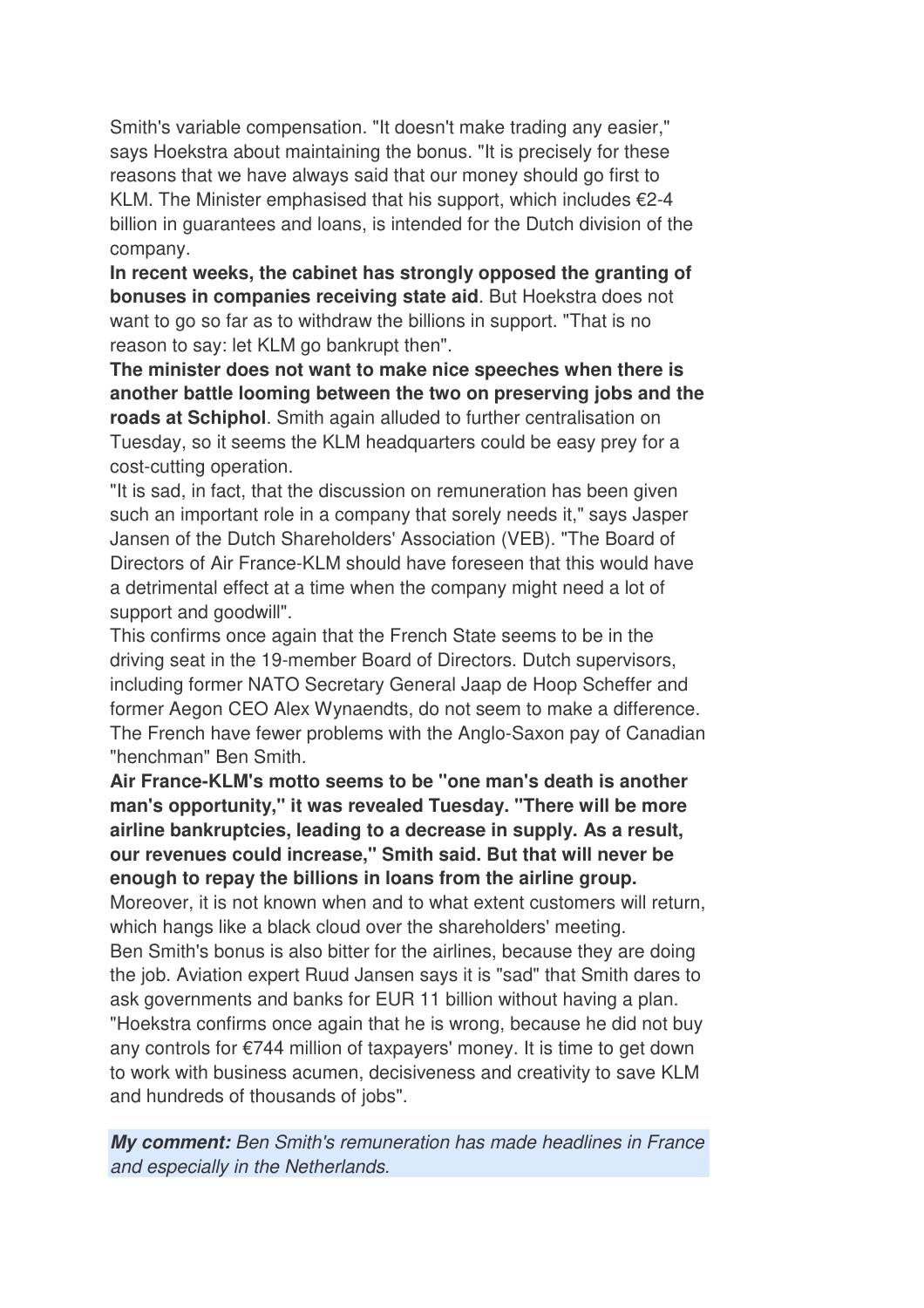It should be noted that the CEO of KLM, Pieter Elbers, benefits from the same remuneration policy (in four parts). Only the amounts of each part are different (source: Annual Report 2019 - KLM, pages 102 - 103 ).

The form of the remuneration policy is divided into four parts:

. a fixed remuneration,

 . an annual variable remuneration, calculated on the basis of preestablished criteria. It is paid each year after approval by the General **Meeting** 

 . a Long-Term Plan ("Phantom shares"), payable in 2022 under performance conditions .

 a Specific Long-Term Plan: payable in Air France-KLM shares in 2022 under performance conditions.

The long-term plans cover three years, from 2019 to 2021.

The Dutch government stated that it had voted against two resolutions at the Air France-KLM General Meeting (they were nevertheless adopted):

 . the 13. Approval of the fixed and variable components of the total compensation and benefits of any kind paid in 2019 or granted in respect of that year to Mr Benjamin Smith as Chief Executive Officer . Approval of the 2020 compensation policy for the Chief Executive Officer Benjamin Smith

On the other hand, unless I am mistaken, the Dutch Government approved the remuneration package for the Chairman and CEO of KLM at the KLM General Meeting.

Ben Smith and Pieter Elbers will therefore receive their variable remuneration for 2019, their fixed remuneration for 2020 (reduced by 25%) and their long-term variable remuneration for 2019. They have both waived their 2020 variable compensation. As for their long-term variable compensation in respect of 2020, it will be the General Meeting of Shareholders in 2021 that will decide on their allocation.

Why is there a debate on the payment of this variable compensation?

On 9 May, the European Commissioner for Competition said: "If Member States decide to intervene, we will apply the current rules to ensure that taxpayers are adequately remunerated and that support will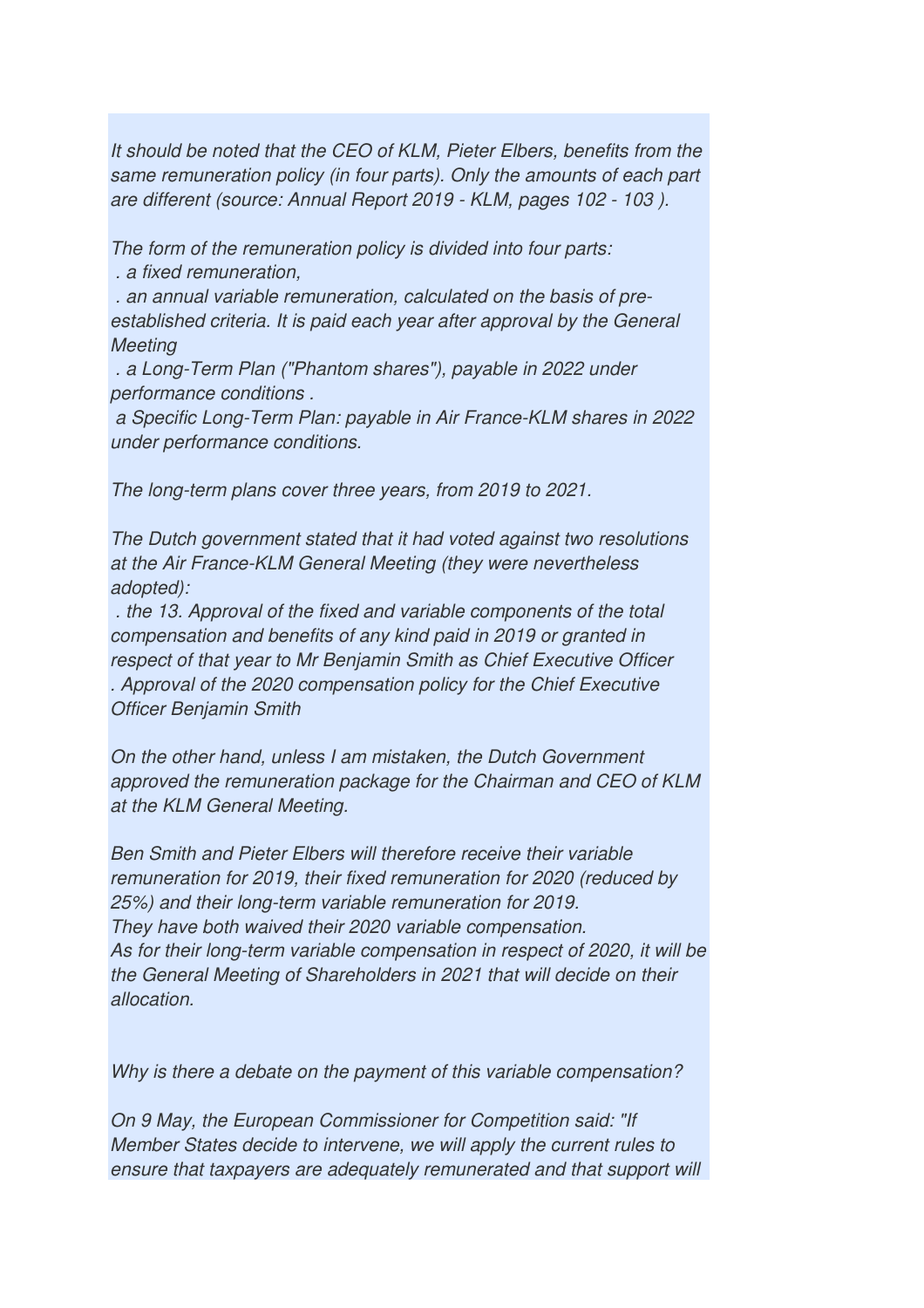be subject to conditions, including a ban on dividends or bonuses, and other measures to limit distortions of competition. " The French and Dutch governments have expressed the same prohibitions. But neither government has specified which bonuses are concerned, nor for what period of time these bans apply.

It is up to the governments and the Commissioner to clarify their requirements.

Concerning the payment of these bonuses, I consider that those relating to the year 2019 are contractually due, unless the States request otherwise. The same applies to the payment of the 2019 profit-sharing to employees, which will be made at the end of the year.

## **> Vertrekregeling KLM gunstig voor ouderen (Advantageous starting plan for the elderly)**

(source De Telegraaf translated with Deepl) 27 May - On Thursday 28 May, **the airline KLM will hold talks with the two cabin unions about mandatory departures**.

It is not yet known how many of them there will be. Cabin crew stewards and hostesses - with almost half of all staff make up the largest group of KLM employees. "It remains to be seen whether KLM will be able to give an idea of how many people will have to leave  $(...)$ . **Last week, KLM opened a voluntary departure programme for employees**. Compensation consists of a quarter of a month's salary per year of service, rising to one month's salary if the employee has been employed for more than ten years. The allowance amounts to a maximum of one and a half years' salary.

"The scheme for employees who have been employed for less than ten years is much less generous than the statutory severance pay," says Pascal Besselink, a labour lawyer at DAS Rechtsbijstand. "The maximum allowance of one and a half years' salary, on the other hand, is more favourable than the statutory severance allowance, which is a maximum of twelve months' salary. **It seems that KLM wants to encourage older employees to take the voluntary departure scheme**" (...). The average age of cabin crew at the end of December was 44 years (...).

Many KLM employees are working with the calculator, but it is not yet known how many people will actually take the voluntary redundancy plan. "We are getting a lot of questions because **it seems that we are at a dead end at KLM. Colleagues are waiting to see how many people could be made redundant and KLM is waiting to see how**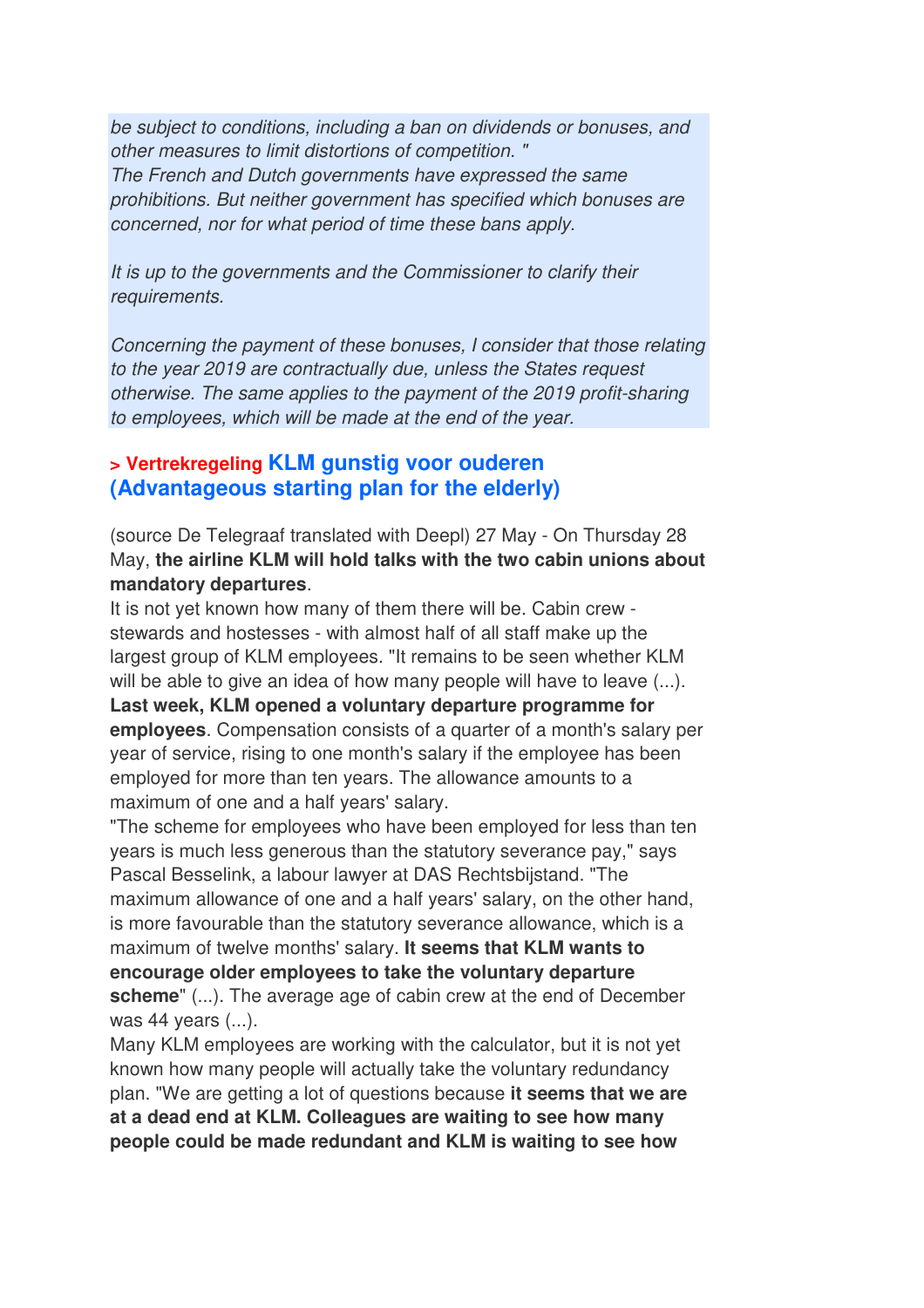**many people will subscribe to the voluntary redundancy plan.**

**My comment:** Discussions on the future of all categories of staff are taking place between the unions and KLM management.

The demands of the Dutch government to reduce high salaries at KLM have created tension among the pilots. Their remuneration system is different from that of Air France pilots. KLM pilots have a fixed salary, while Air France pilots have a variable remuneration based on the number of hours flown.

## **> Transavia France is gradually restarting its flights from 15 June.**

(source Air Journal) 28 May - While it initially planned to resume flights on 25 June, **Transavia France is now setting its take-off ten days earlier, on 15 June, the** date on which France will open its borders to domestic travel in Europe.

The French low-cost airline will offer an initial restricted flight schedule, "adapted to current sanitary conditions and meeting in particular the expectations of family travellers" during the summer season. From 15 June, it will operate its first routes from Lyon-Saint Exupéry and Nantes-Atlantique with flights to Portugal (Faro, Lisbon and Porto). From June 26th, new destinations from Paris-Orly (reopened then) and Montpellier-Méditerranée will be offered to passengers to Portugal, Spain, Italy, Greece, the Netherlands, Croatia, Ireland and Iceland (...). Transavia France will then carry out 25% of its flight schedule (...).

## **Transavia France has completely rethought the passenger route to protect its customers as much as possible. New sanitary measures will be deployed**.

At check-in

:- -Arrival 2 hours before the flight to allow strict compliance with health rules-

 -Mask wearing is compulsory for passengers (including children over 11 years old) and staff. -

 Reinforced cleaning of check-in kiosks and automatic baggage drop-off points -

Hydroalcoholic gel is available in the check-in and boarding areas -

 Ground markings to ensure that social distancing is respected - Arrangement of queues -

 Plexiglas protection at the check-in, sales and boarding counters - Passengers can drop off their cabin baggage free of charge at boarding:-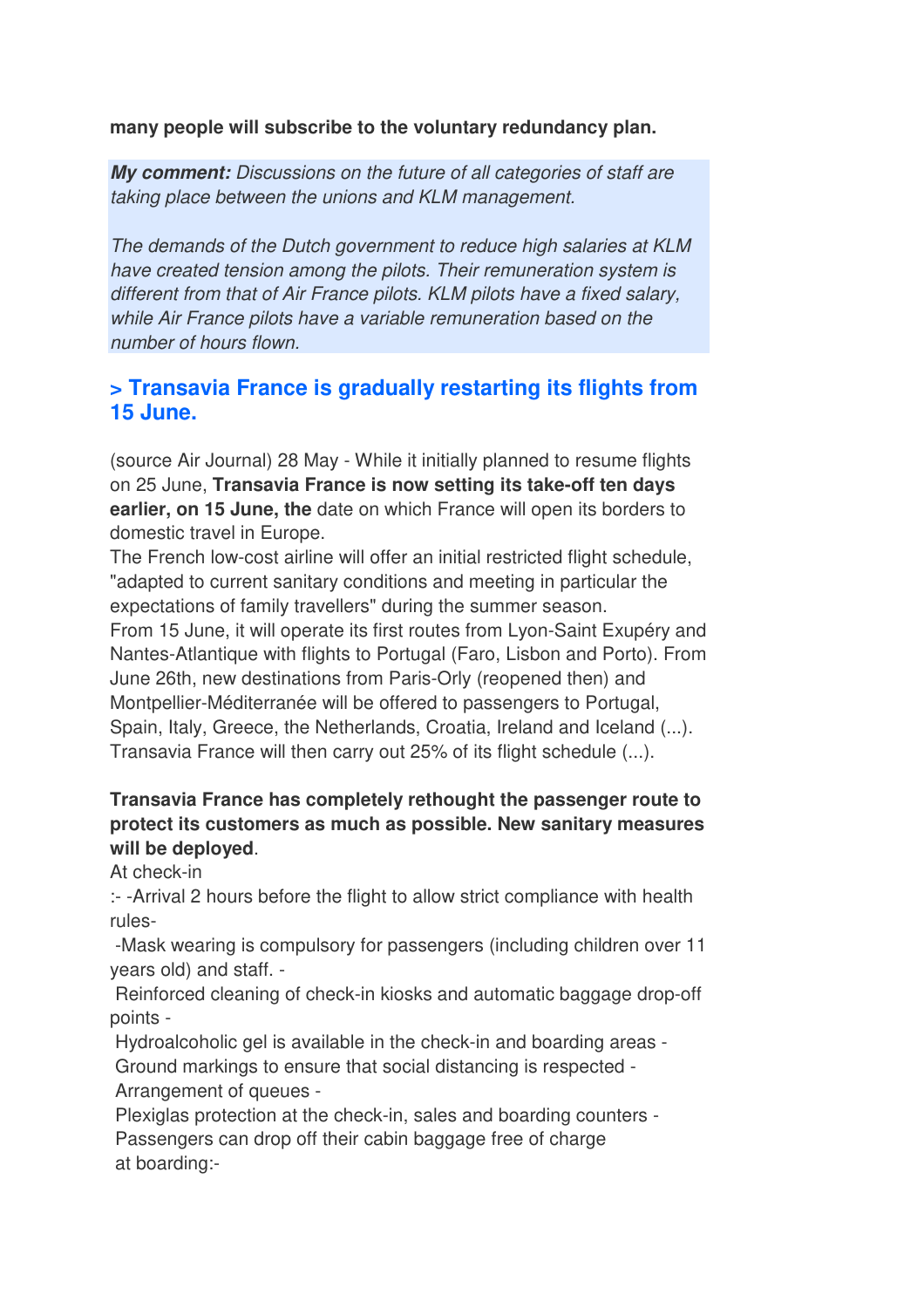Anticipation of boarding phases- -

Sequenced boarding to prevent cross-flows-

-Limiting the number of customers in the boarding

bridges and in the accesses

During the flight

:- - Welcome on arrival in the aircraft: the crew will be equipped with masks-

 -Announcement of precautionary measures during installation and sequencing of disembarkation in order not to saturate the aisles- - Provision of

hydroalcoholic gel dispensers- -The

 service and product offer on board will be adapted. Payment will only be made by credit card and preferably contactless. -The

 air is filtered every 3 minutes with HEPA filters which guarantee a filtration similar to that of operating theatres.

- -The cabins of all aircraft are cleaned and disinfected every evening in accordance with the new EASA requirements.

On arrival

:- -Disembarkation sequenced by passenger group-

 -Limitation of the number of customers in the gangways- -Ground markings in the waiting areas-

-Plexiglas protection on the missing luggage counters.

**My comment:** For the resumption of the flights Transavia has made all the arrangements to welcome the passengers in the best conditions. But everything will depend on the evolution of the sanitary situation.

## **> Lufthansa: Berlin and Brussels agree €9 billion rescue package**

(source Capital) 30 May - **Lufthansa has passed another hurdle in its** (...). **Its €9 billion rescue package** is (...) the subject of much discussion. But the good news is that on Friday a **crucial agreement was reached between the German executive and the European Commission in Brussels on the** main terms of the rescue package, which aims to prevent Lufthansa from going bankrupt  $(...)$ .

**The compromise provides for Lufthansa to give up to 24 take-off and landing slots to competitors,** highly coveted and valuable rights for airlines, representing 8 parked aircraft, according to the company. The Executive Board "accepts the concessions", which "have been reduced in scope" compared to what was initially mentioned, and is now awaiting the green light from the supervisory authority, notes Lufthansa in the press release (...). The rights, divided equally between **Frankfurt and Munich airports,** will be reserved for "new competitors" for a year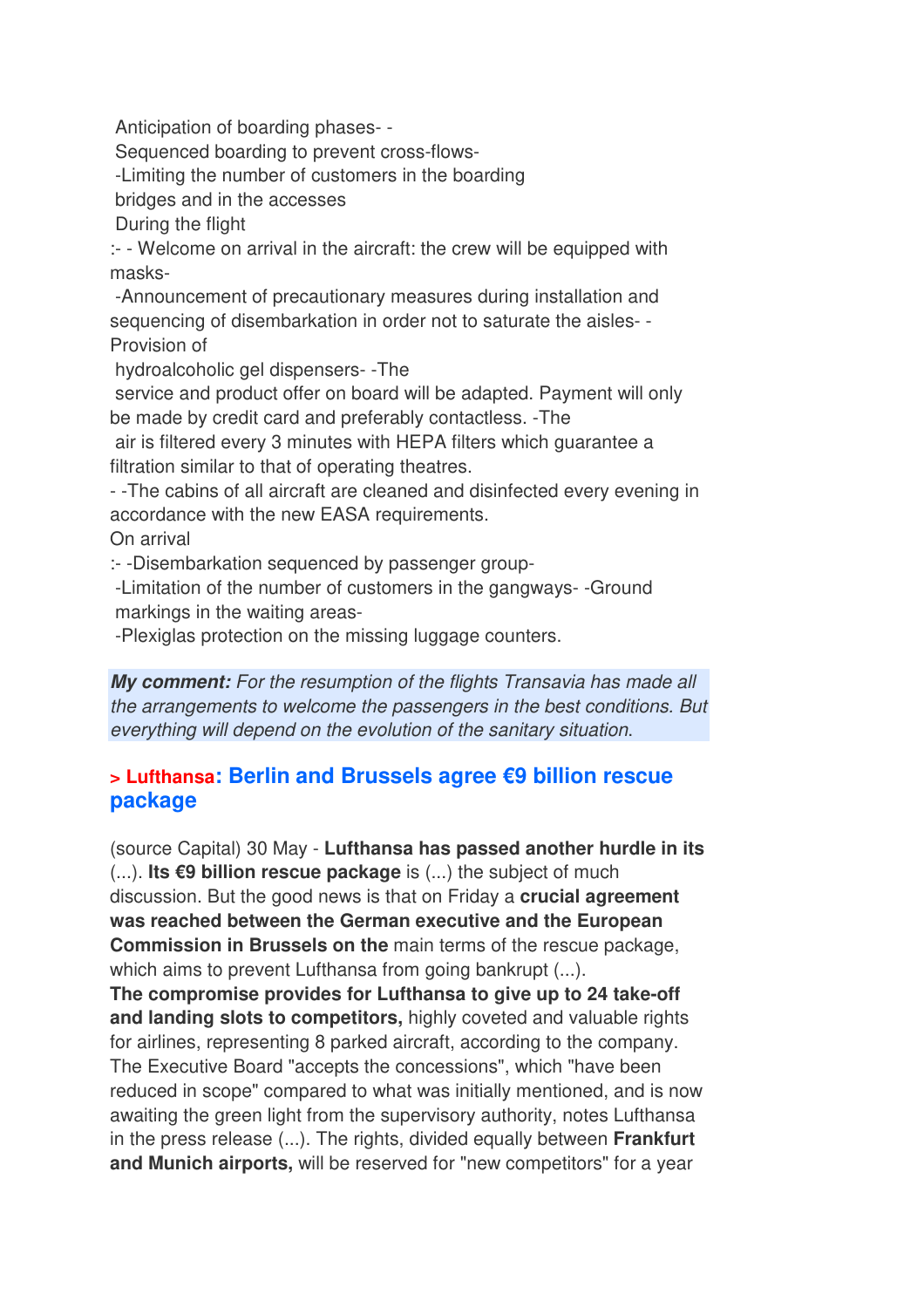and a half before companies already present in these two cities can buy them if they are still available. "The **slots will have to be taken over only by a European competitor which has not itself received public aid because of the coronavirus pandemic,**" the German group adds. An extraordinary general meeting of shareholders is to be called "shortly". They must also approve the rescue as it involves a capital increase. The Ministry of Economy mentioned in a press release an "important step (...) opening the way to the consultation of the general meeting", while "beyond that, negotiations are continuing" (...). Negotiations are continuing for the Belgian subsidiary Brussels Airlines, which in mid-May announced plans to cut a quarter of its workforce, and **Austrian Airlines,** which **has asked** Austria **for EUR 767 million. Berne will guarantee EUR 1.2 billion in loans to the subsidiaries Swiss and Edelweiss**.

**The rescue package provides for the state to take a 20% stake in the group for €300 million, in addition to injecting €5.7 billion in non-voting funds, of** which €1 billion can be converted into shares. This would be the first time that the German state would return to the company's capital since its full privatisation in 1997.

**Berlin reserves the right to increase its stake to 25% and one share, the blocking minority,** but only "in the event of a public takeover bid by a third party" or non-payment of interest. Germany also guarantees a €3 billion loan and gets two seats on the supervisory board of Lufthansa, which is prohibited from paying dividends and bonuses to its executives. Ryanair has announced that it wants to challenge the plan before the European Court, calling it "illegal state aid that will greatly distort competition" (...).

**My comment:** The conditions imposed by the European Commission are more important for the Lufthansa Group than for the Air France-KLM Group. This is the consequence of the increase in the capital of the German state.

This being the case, the European Competition Commissioner has been clear: "If Air France-KLM comes back for recapitalisation, of course it will be in the same category as Lufthansa. That goes without saying".

## **> EasyJet will not immediately offset the decline in Air France's domestic offer**

(source: Les Echos) 27 May - EasyJet will not soon compensate for the reduction in Air France's offer After a two-month stoppage, easyJet will reopen at least 18 routes in France from 15 June. Priority will be given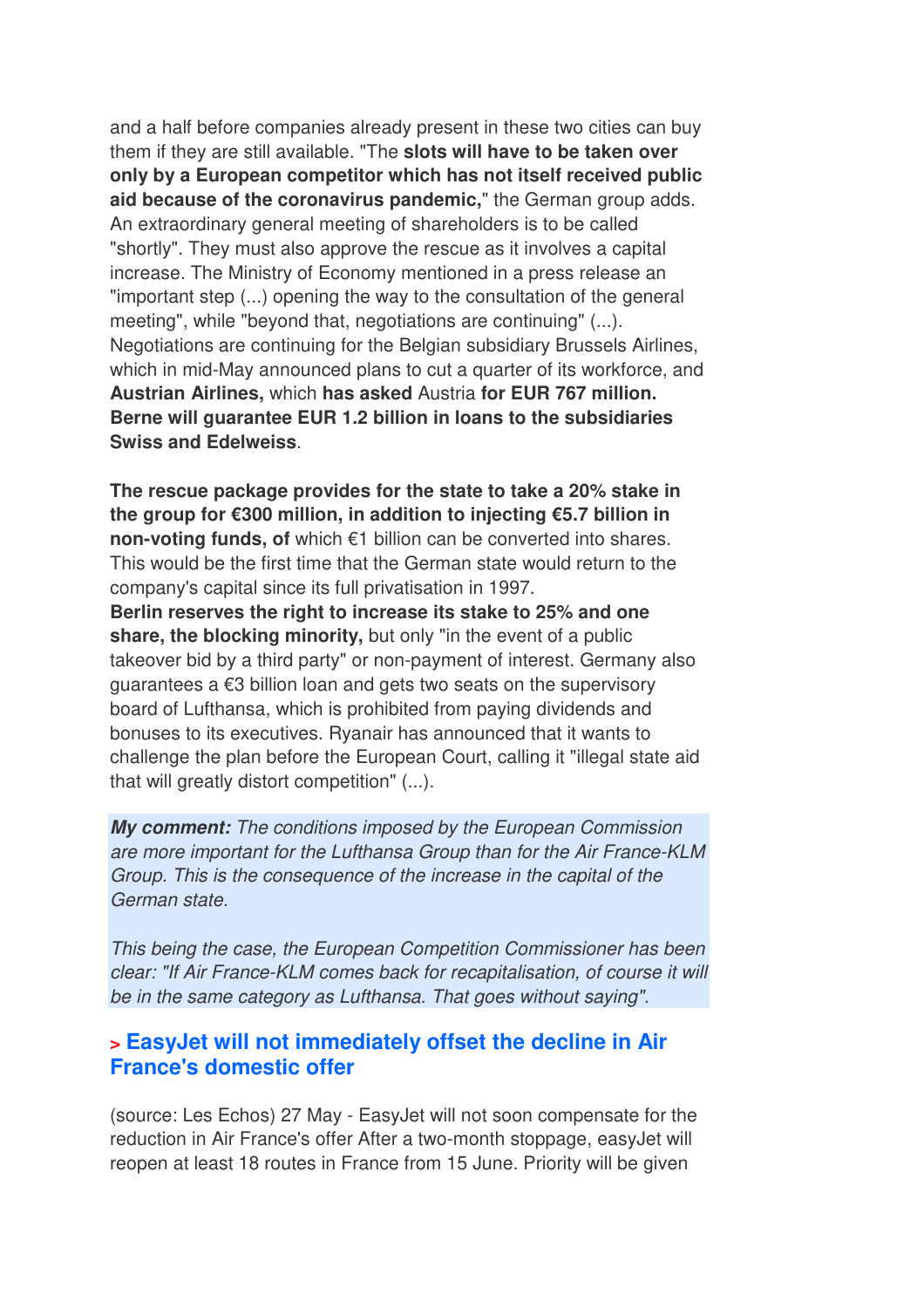to the domestic market. However, the Orange carrier will not be able to offset the reduction in Air France's offer any time soon. // P. 20

**It's wake-up time for easyJet.** After two months of sleep, the Orange airline announced the resumption of part of its flights, as of 15 June, departing from 31 European airports, including 7 in France. Priority will be given to domestic routes, in compliance with new health regulations. The programme is constantly evolving but, as things stand at present, **we will operate at least 18 routes in France from 15 June,** departing from Roissy-CDG, Bordeaux, Lille, Lyon, Nice, Nantes and Toulouse, all of which are domestic, with the exception of Bordeaux/Geneva, Nantes/Geneva, Nice/Geneva and Nice/London-Gatwick," explains Réginald Otten, who is in charge of the French market at easyJet. This represents only 5% of our usual offer, but it should continue to increase as the weeks go by. »

After its home country, the United Kingdom, **France has become the airline's second largest market,** with 25 million seats offered in 2019. **It has 39 aircraft based there, spread over 7 bases,** with 1,700 employees under French contract and carried 21.8 million passengers to and from French airports in 2019, according to Réginald Otten. This makes easyJet the second largest airline in France and the largest lowcost (...).

 On domestic traffic in France, we are also number two behind Air France," Réginald Otten points out. Domestic **traffic accounts for around 30% of our passengers in France, including a high proportion of business travellers**. **On routes such as Orly/Toulouse and Lyon/Toulouse, they account for almost half of all passengers**"  $(\ldots).$ 

Ssi **easyJet** already has a strong presence in Bordeaux, Nantes and Lyon - Air France's three stopovers served in less than 2 hours 30 minutes by train - and it **seems that the** airline has **no intention of replacing Air France on the Orly service. "We do not operate a route served in less than 3 hours by train"**, Réginald Otten points out.

**On the other hand, easyJet could benefit from the announced refocusing of Hop,** Air France's regional subsidiary, on Paris-CDG and Lyon, by trying to win back customers on certain transversal routes, as well as on several "radial" routes departing from Orly. This is already the case on Lyon/Toulouse, Lyon/Bordeaux, Nantes/Toulouse and Lille/Bordeaux. Unless Transavia, Air France's low-cost subsidiary, gets in the way, taking over from Hop and Air France on part of the domestic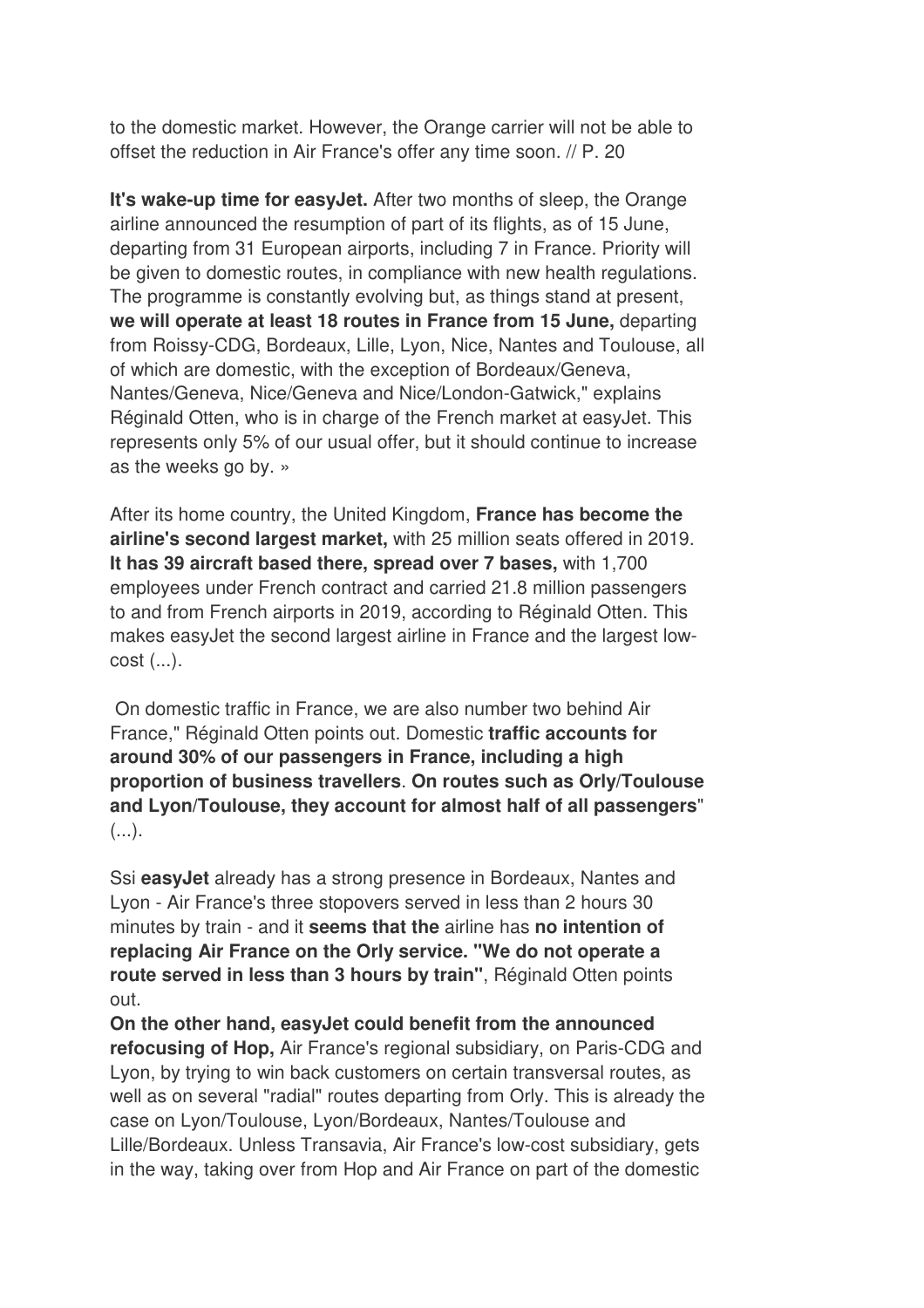network.

**My comment:** The easyJet company is very well established in France. It has as many planes as Transavia France. But it competes strongly with Air France by targeting both leisure and business passengers.

## **> Ryanair wants to reduce its employees' salaries by up to 20% or face dismissal.**

(source RTL) 1 June - According to several confidential documents that RTL has been able to obtain, **Ryanair,** affected by the economic consequences of the coronavirus crisis, has made a proposal that is going very badly with its French staff. The airline **has proposed to its pilots based in France to reduce their salaries (fixed and variable) by 20%, under pain of having to lay off part of its staff.** 

This reduction would start on July 1, 2020. Pilots would gradually regain 100% of their salaries after only 5 years. The loss of their income over 5 years would be 12%. Ryanair also wants to apply even lower salaries for newly hired pilots and co-pilots. Moreover, until 30 June 2025, no salary increase would be possible.

This ultimatum was presented to the Syndicat National des Pilotes de Ligne (SNPL) with a response required within 5 days. If this were not the case, Ryanair would have no choice but to dismiss 29% of the pilots and 27% of the co-pilots it has identified as redundant. This represents 23 pilots out of the 81 that the company has at its 3 French bases in Marseille, Toulouse and Bordeaux.

**The Ryanair Section of the SNPL has decided to cooperate in setting up a collective performance agreement 'waiting for better days' and assures that, in exchange, it has obtained a commitment from Ryanair not to dismiss any pilots.** 

 (...) **Ryanair also proposes to hostesses and stewards to reduce their salaries by 10% from** 1 July 2020 until 1 July 2025, when commercial flight crews would regain their full salary. There would also be no salary increase for a period of 5 years. In addition, new entrants would be paid 10% less than their colleagues.

**The company also wants cabin crew to work fewer hours, from 2,000 hours per year to 1,600 hours per year, with the result that wages would fall from 1,539 euros per month to 1,231 euros per month, including for new entrants** (...). Rates below the minimum wage (...). As for the pilots, if the agreement is not signed within 5 days, the company threatens to lay off 27 of them, out of about 160 based in France.

Contacted by RTL (...) Ryanair confirms (...) to be in discussion with the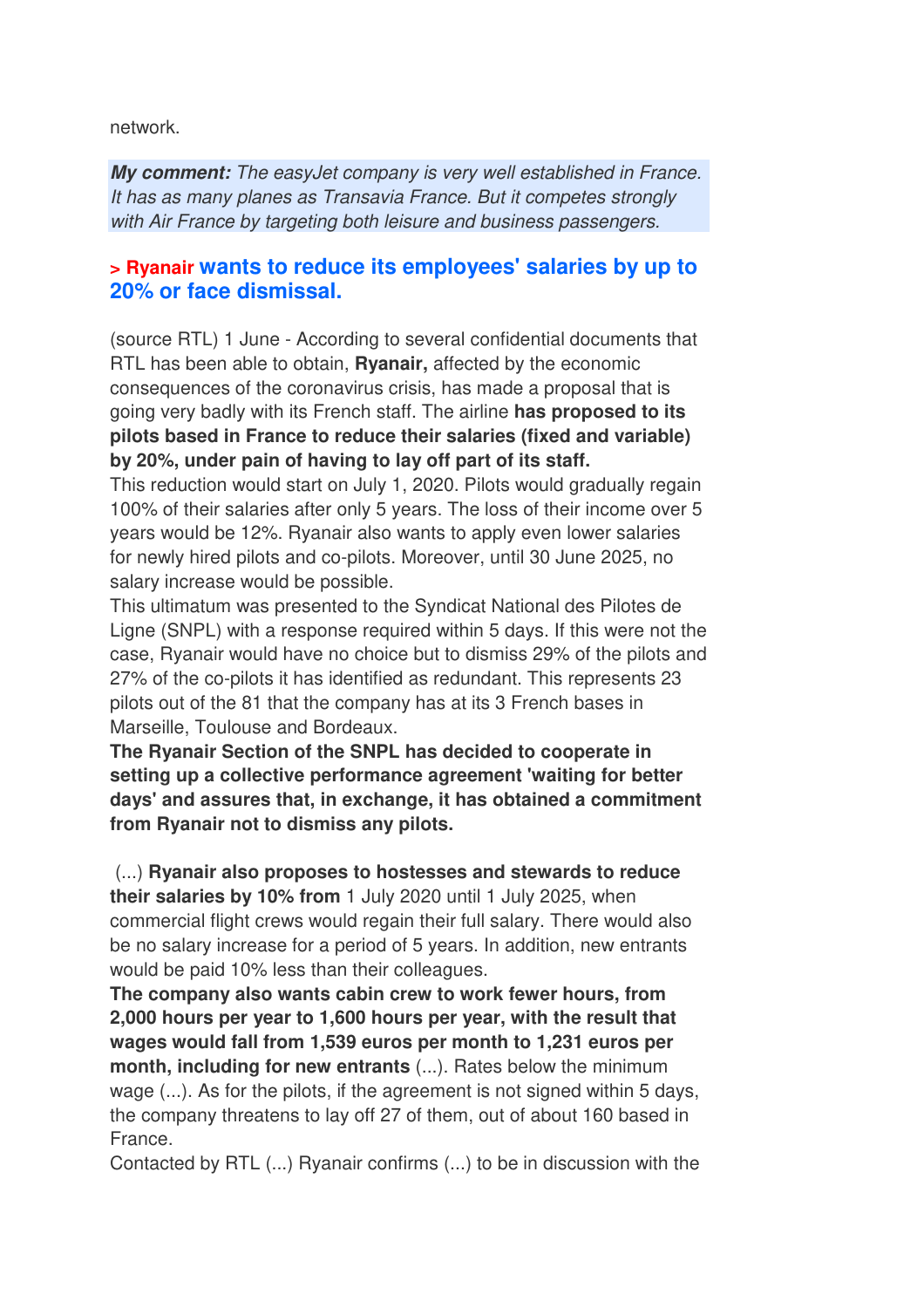French trade unions "on reasonable emergency cost-saving measures, including temporary salary reductions of up to 20% for the highest paid pilots and up to 10% for cabin crew, to be proportionally restored over 5 years."

The company adds that "these are reasonable and time-limited measures aimed at preserving as many jobs as possible at a time when all airlines in Europe are cutting jobs to survive this unprecedented crisis" (...).

**My comment:** The Ryanair pilots' union has agreed to negotiate a collective performance agreement.

This is effective January 1, 2018. Collective performance agreements may be concluded in order to meet the needs of the company's operations or with a view to preserving or developing employment. Such agreements may include stipulations aimed at :

 . organise working hours and the way in which they are organised and distributed;

. organise remuneration, in compliance with the minimum hierarchical wages defined by branch agreement;

. determine the conditions for professional or geographical mobility within the company.

The special feature of the collective performance agreement lies in its linkage with the employment contract. The clauses of the agreement replace the clauses of the employment contract with the agreement of the employee. If the employee opposes the application of the agreement, he or she may be dismissed for a reason based on the rejection of the agreement.

In the current crisis period, the signing of a collective performance agreement makes it possible to limit the number of job cuts. In return, employees accept changes in their employment contract.

The role of trade unions is crucial. They must ensure that the concessions granted to the employer are the subject of real counterparts, in particular with regard to the guarantee of employment.

## **> Norwegian Air Shuttle sinks into the red**

(source: Le Figaro with AFP) 28 May - **The low-cost airline Norwegian Air Shuttle went** into the red during a first quarter marked by the crisis linked to the new coronavirus, according to results published Thursday.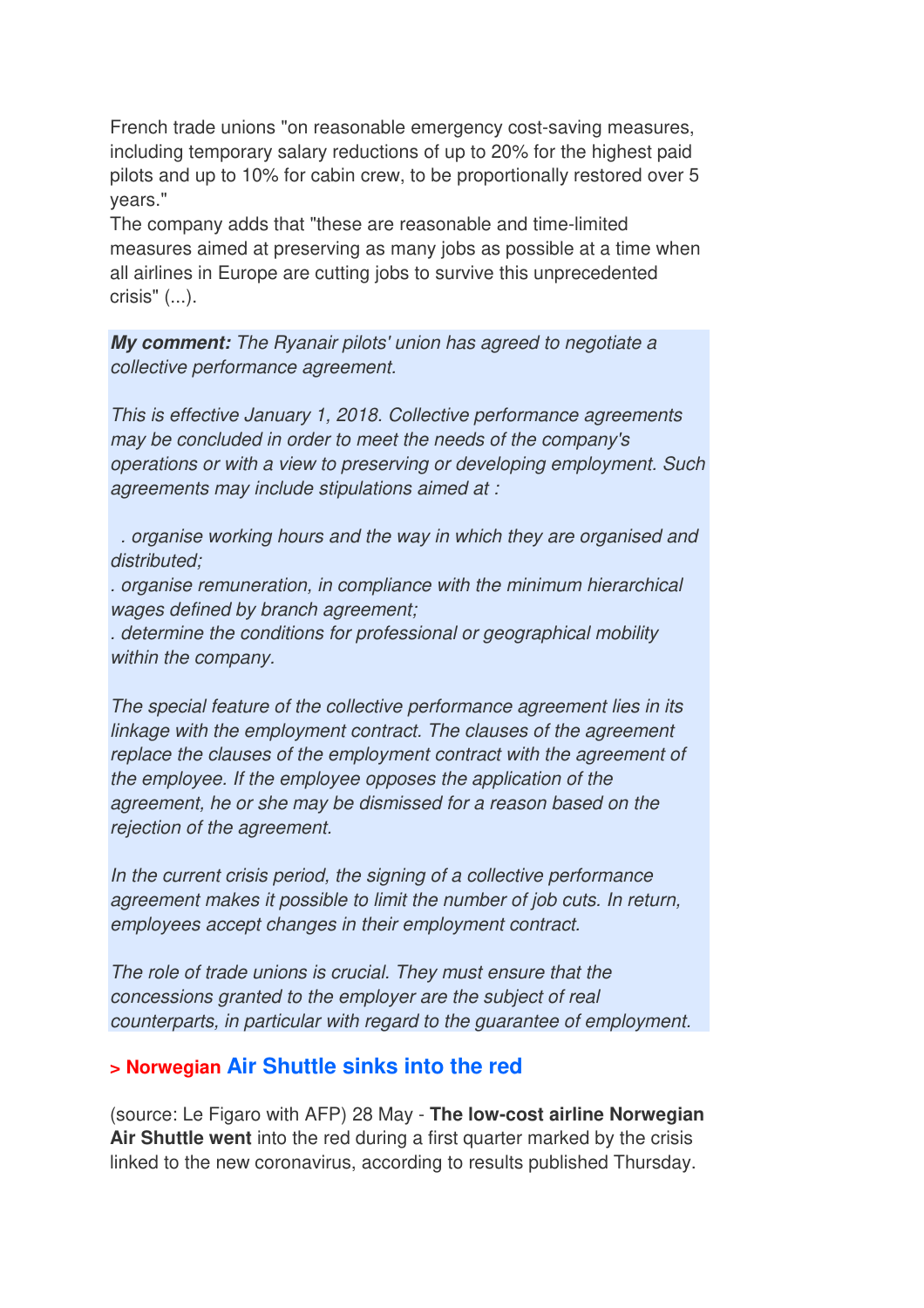The carrier, which had forecast a disappointing quarter, **recorded a net loss of** 3.28 billion crowns (**302 million euros**) between January and March, compared with 1.98 billion over the same period a year earlier. Its operating loss (EBIT) amounted to almost SEK 2.1 billion. Turnover fell by 19% to SEK 6.5 billion.

As a result of the crisis which is particularly affecting the airline industry, "Norwegian has gone into hibernation after taking drastic measures to preserve its liquidity", the airline stated in a press release. **Norwegian's rescue plan provides for the conversion into shares of more than**  10 billion kroner (**€880 million**) of **debts** owed to bondholders and leasing companies.

**The conversion will be followed by a capital increase, the fourth in just over two years**. The carrier has also benefited from guarantees provided by the Norwegian Government. "Our objective is to ensure that Norwegian maintains a strong position in the future airline industry (...). As soon as the world returns to normal, we will be ready to come back with improved services for our customers," said group CEO Jacob Schram, quoted in the statement.

## **> New austerity measures at American Airlines**

(source Trends) May 28 - **This new austerity measure will affect some 5,100 jobs out of the 17,000 managerial positions currently held by the airline. It comes on top of an ongoing voluntary departure plan that 39,000 of the company's 100,000 employees have already accepted, according to** Elise Eberwein, one of American Airlines' top executives.

"We need to reduce our structural costs, including the most important expenses, i.e. pay and benefits. We also need to prepare to operate a smaller airline in the short term," says Eberwein. **American Airlines (...**) in order to survive has obtained financial assistance from the federal government in the form of very low-interest loans. In return, the company **has pledged,** like its compatriots and rivals, to **preserve jobs until September 30.** 

American Airlines states in the document that **these job cuts will only take effect from October,** although those affected will be informed in July. They may decide to leave under a new departure plan, which is already open and will be closed on 10 June. Should the 30% target not be met, the airline will proceed with outright redundancies.

**American Airlines is also considering cutting pilot and cabin crew jobs** to bring their respective workforces into line with its melted flight schedule. It promises specific announcements in the "coming weeks", after discussions with the unions (...).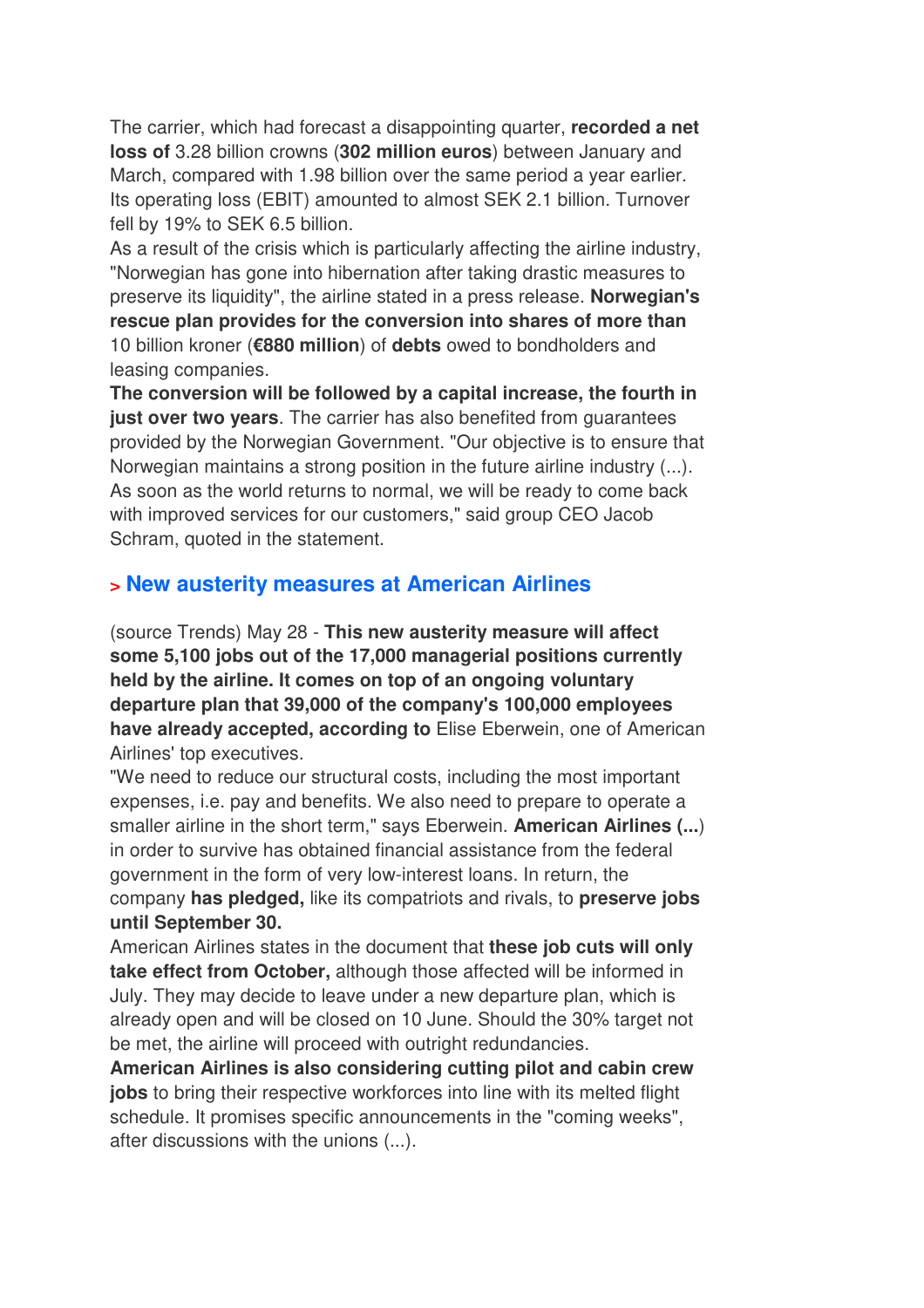**My comment:** American Airlines is the most struggling airline in the United States. Its indebtedness is 30 to 40% higher than that of its competitors. Last month, several observers raised the possibility that it might be placed under Chapter 11 protection.

In the United States, Chapter 11 of the Bankruptcy Act allows a company to obtain a respite to restructure its debt and propose a rescue plan that will be validated by the court. The three major airlines (Delta Air Lines, American Airlines and United Airlines) have all been placed under Chapter 11 protection at least once. This makes the companies in the Gulf say that these three U.S. companies were also helped by their government.

## **> Latam Airlines: the real reasons for bankruptcy**

(source La Quotidienne) May 27 - (...) The airline **Latam Airlines officially filed for bankruptcy yesterday in the United States**. According to the airline's statement: "On May 26, 2020, the Latam Airlines Group filed for reorganization under Chapter 11 protection of the U.S. Bankruptcy Act. The decision, which concerns subsidiaries in Chile, Peru, Ecuador and Colombia, will not result in the cessation of operations.

The airline emphasizes that U.S. Chapter 11 "provides an exciting opportunity to work with our creditors and all stakeholders to reduce our debt and address our many business challenges.

"This is by no means a liquidation process," said Roberto Alvo, CEO of Latam. "**Chapter 11 provides a legal framework within which Latam and its subsidiaries in Chile, Peru, Colombia, Ecuador and the United States can restructure and adapt their operations. The debts will probably be restructured to give the airline room for manoeuvre and enable it to ensure what it calls "long-term sustainability"** (...).

The group says it has the support of its main shareholders, including the Cueto and Amaro families and Gulf carrier Qatar Airways. Together, these stakeholders will provide up to \$900 million in debtor-inpossession financing.

However, it is not yet known whether its main shareholder, Delta Airlines, which owns 20 per cent of the company, will step in to assist it.

**My comment:** As the Chilean government cannot afford to help its national company, it is forced to restructure. It has obtained the help of its main shareholders, which will enable it to hope to get through the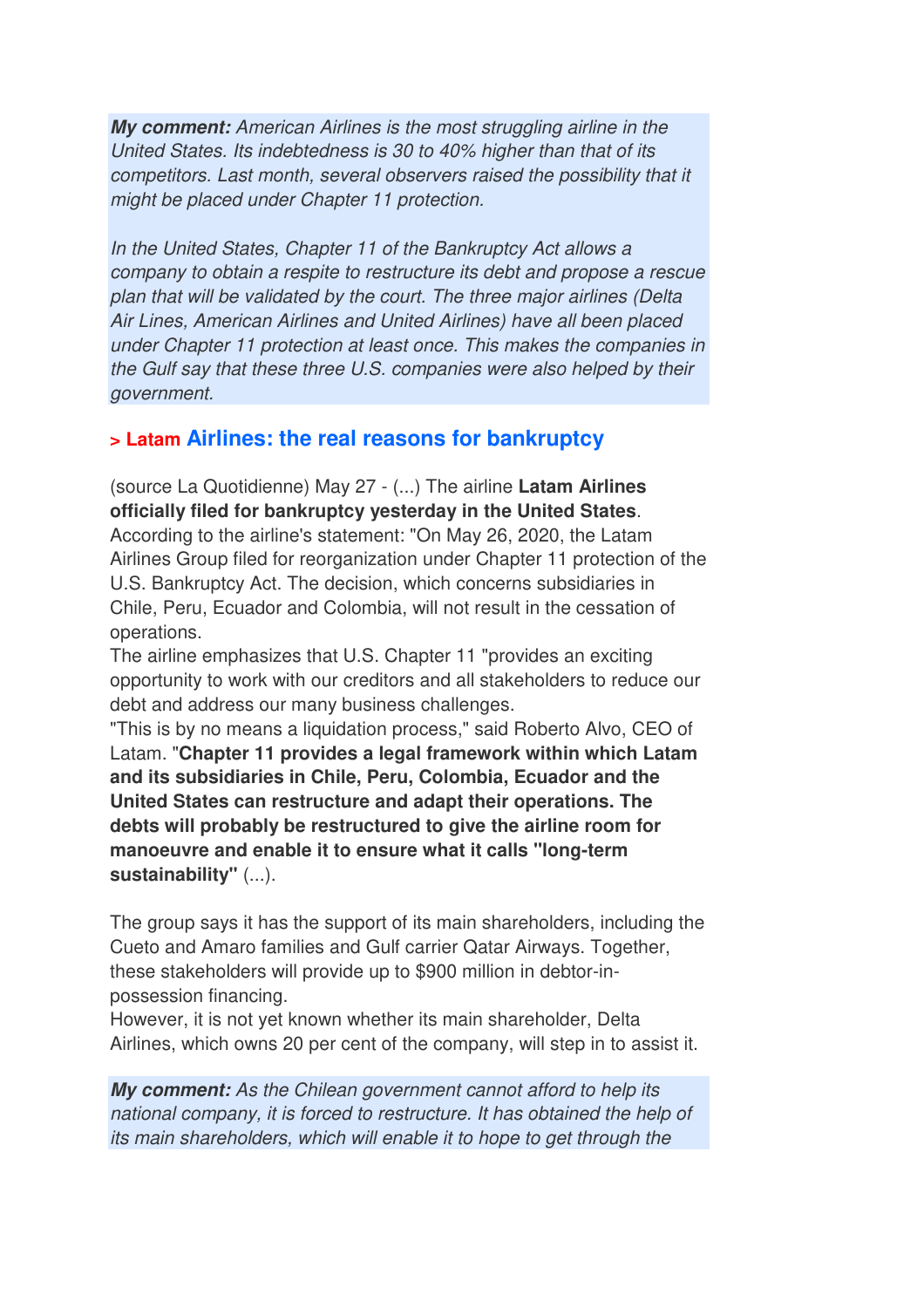#### current crisis.

## **> The Safran group is sinking into the "hard" part of the crisis**

(source: Le Journal de l'Aviation) May 29 - **Safran (...)**, the French engine and equipment manufacturer group, **saw its sales halved in April compared with the same period last year,** impacted by the sharp drop in deliveries of new single-aisle aircraft, both at Boeing (one year after the 737 MAX grounded) and Airbus (consequence of the pandemic on airlines). The next two months should logically show a decrease in sales of the same order, or even greater, given the increasing number of postponed deliveries of new aircraft. **The Safran group now expects fewer than 1,000 deliveries of LEAP engines over the year, given the** expected decline in commercial aircraft deliveries. "A few weeks ago, I mentioned the figure of a thousand LEAP engines to be manufactured by 2020, but unfortunately today we are below that figure," said CEO Philippe Petitcolin. The engine manufacturer CFM International, a 50/50 joint venture between Safran Aircraft Engines and the American company General Electric (GE), delivered 1,736 LEAP engines last year for the A320neo and 737 MAX platforms. Safran's previous projections, announced at the presentation of the group's annual results in February, were based on the delivery of 1,400 LEAP engines this year, i.e. without the impact of the global health crisis a few weeks later.

**Of course, this reduction in activity does not only concern engines, as the other branches of the group are just as affected (nacelles, landing gear, cabin equipment, etc.).** Moreover, we know that aftersales services are even more severely impacted by the immobilization of airline fleets, even though they represent a very important part of the Group's profitability (...).

In particular, the equipment manufacturer has decided to reduce its capital expenditure by 60%, its R&D expenditure by 30% and its operating costs by 20%. In the shorter term, around thirty of the group's sites are now temporarily closed (including five in Russia for health reasons). In France, 40% of employees have been placed on short-time working (35% worldwide) (...).

**The Safran group is now counting on a gradual recovery in air traffic,** as many airlines are starting to benefit from various support measures around the world to continue their business.

(...) **In China, for example, traffic is beginning to recover, down around 45% from 2019 levels, with load factors of 60%.** We are also beginning to see early signs of improvement in other parts of the world,"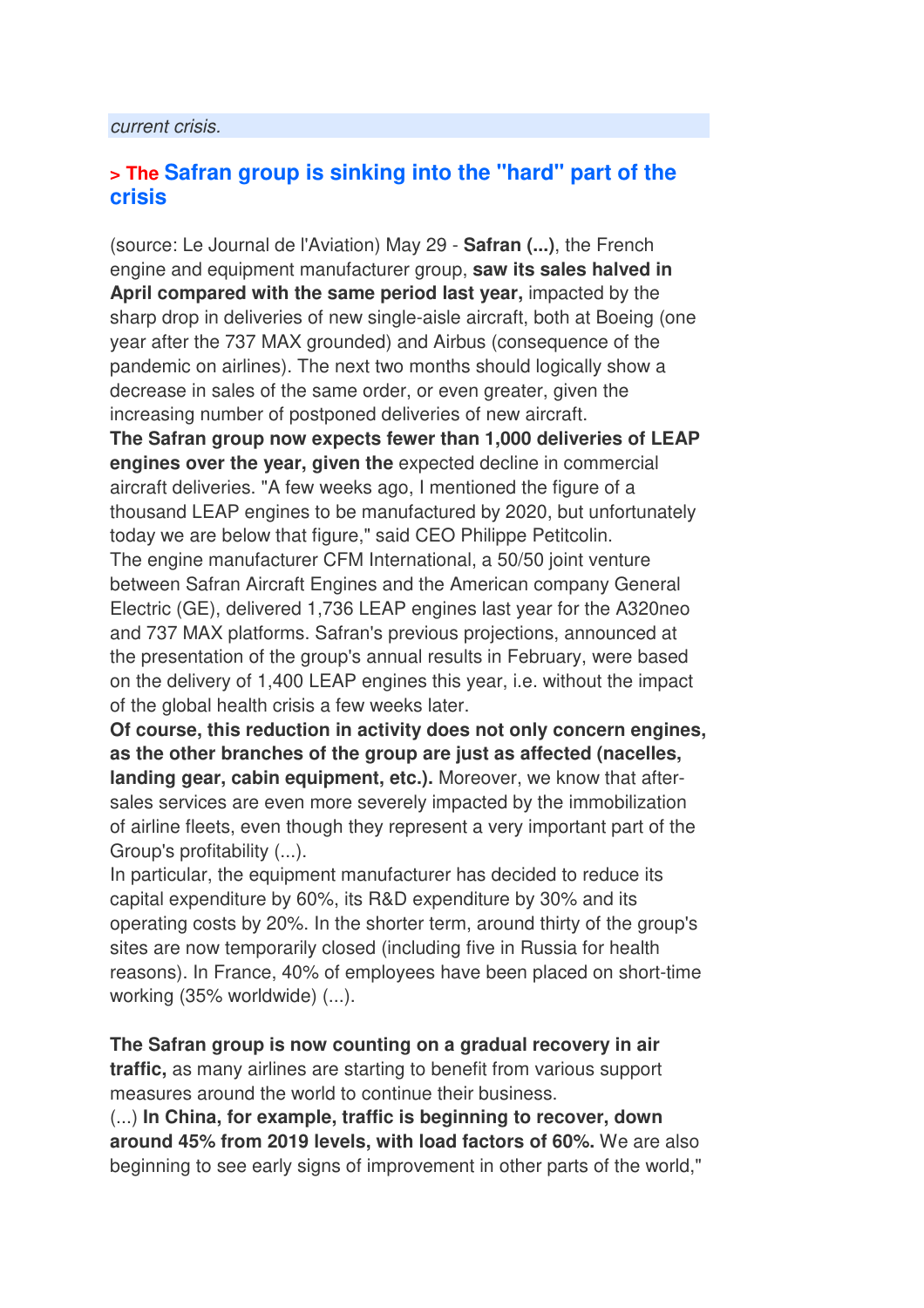he wrote at the time, as domestic air traffic will pick up in many countries in the coming weeks.

**We know that the single-aisle sector will not be the hardest hit by the crisis,** and Safran indicates that in the longer term it will continue to benefit from the fleet of second-generation CFM56s installed, with 57% of CFM56-5B/7Bs now less than 10 years old, which makes it unlikely at this stage that the A320ceo/737NGs concerned will be retired. **As for the slightly more distant future, the French aerospace group has indicated that it is continuing to work on the successor to the LEAP engine with its partner GE "to offer a fuel consumption gain at least equal to or greater than that provided by the LEAP compared to the CFM56".**

**My comment:** Engine manufacturers are as much affected by the health crisis as aircraft manufacturers. However, they have reason to hope despite the problems facing Boeing, since they supply engines for both Boeing and Airbus.

## **> Boeing restarts production of the 737 MAX**

(source Le Journal de l'Aviation) 28 May - The outlook remains bleak for **Boeing,** which has just announced the closure of its voluntary departure plan and its decision to lay off 6,770 people in the United States this week alone. But the aircraft manufacturer **has** nonetheless **kept its promise to resume production of the 737 MAX**: it was restarted on May 27, after a five-month interruption.

**The initial production rate will be very limited. Boeing has several hundred aircraft already produced for delivery, demand for new aircraft has weakened considerably and production is being refurbished**. The aircraft manufacturer has explained that a dozen measures have been adopted in recent months and will be put in place with the return to work. They concern a reorganisation of workspaces to improve safety, employee productivity and product quality. They come after several quality defects were noted on the 737 MAX, including the presence of foreign objects (FOD) in the wing fuel tanks in February. **Above all, the aircraft is still not flying and the program is moving towards a further postponement of its tests with FAA inspectors** necessary to validate the modifications made, particularly to the stall protection system (MCAS) (...). No date has been set at this time (...). **In addition to this very poor industrial performance, the current health crisis has further worsened the impact on the program's order book.** March saw the cancellation of orders for 150 aircraft (including 75 from Avolon and 34 from GOL), while April saw 209,737 MAX disappear from the order book (108 cancellations and 101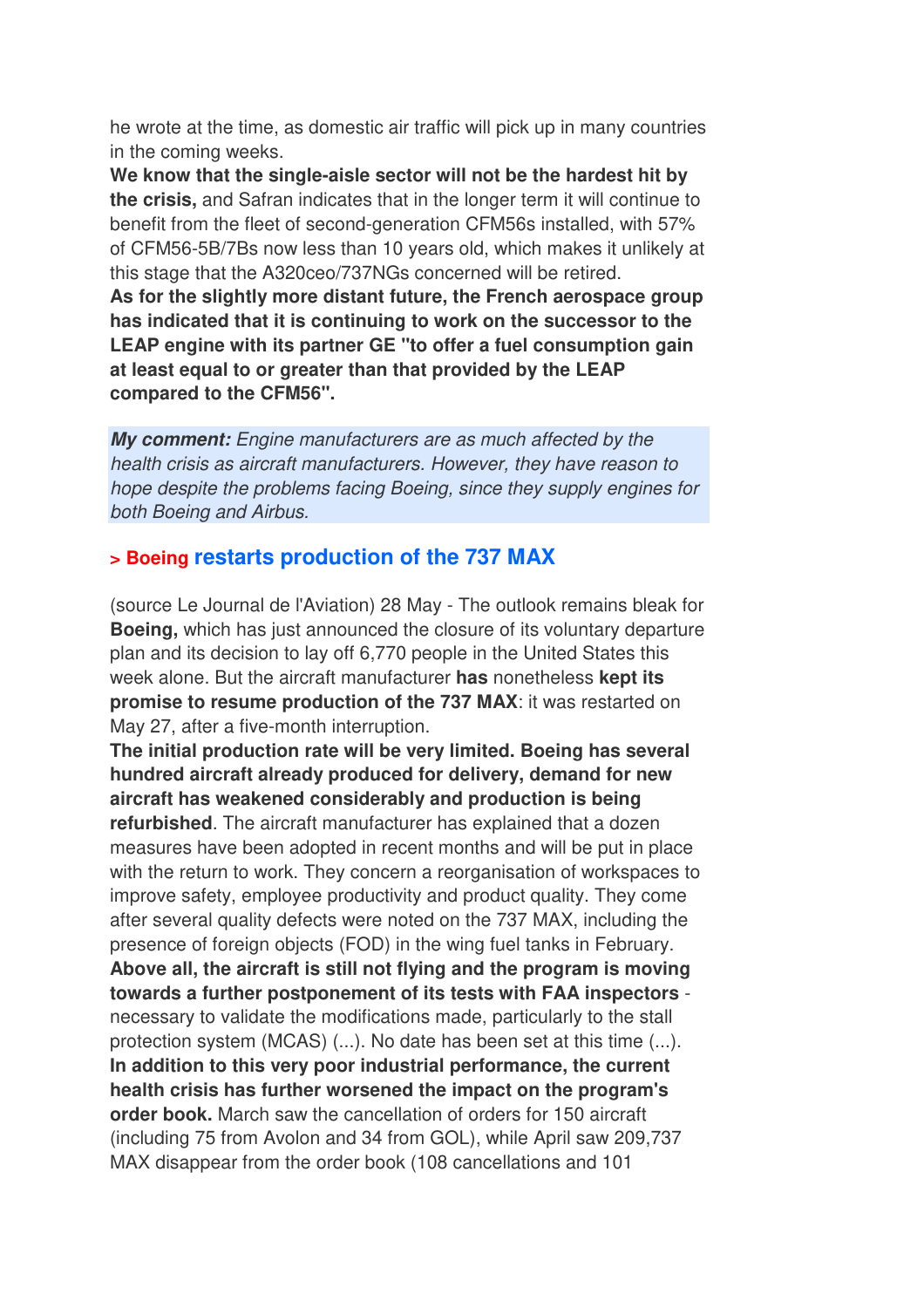underfunded commitments). At the same time, negotiations are multiplying with airlines that are desperate to postpone their deliveries  $(\ldots).$ 

**My comment:** The number of new B737 Maxs in stock represents almost a year's worth of deliveries. The relaunch of the production of this model is for the moment symbolic.

## **Concerns about future airline debt levels > Concerns about future airline debt levels**

(source Le Journal de l'Aviation) May 27 - After having urged governments and financial players to help airlines by all means, **IATA is now qualifying its position**. A more detailed analysis of the **nature of the aid received has led the association to worry about one of the consequences of this rescue, which is otherwise indispensable: the level of debt to come**. It estimates that this will increase by 28% by the end of the year compared with the beginning of 2020, i.e. by \$120 billion, which is likely to weigh on the ability of carriers to bounce back as quickly as possible.

**To date, \$123 billion has been released by several governments around the world to help the industry and avoid bankruptcies as much as possible**. This support has come in a variety of forms, but 54%, or \$67 billion, will create new debt as it consists of loans, tax deferrals and loan guarantees. In addition to this, support from commercial sources (banks, leasing companies, etc.) amounting to 52 billion dollars has been provided. As far as **government aid is** concerned, it is **"very unevenly distributed around the world" and within regions,** notes Brian Pearce, chief economist at IATA, and is very limited or non-existent in developing countries. North American governments have thus provided support to their airlines equivalent to 25% of their operating revenues in 2019 (with a very wide disparity between the United States and Canada, thanks to the CARES Act). For Europe, the proportion is 15% and for Asia Pacific 10% (driven by very significant support from Singapore and, to a much lesser extent, Japan and South Korea). On the other hand, carriers in Latin America and the Africa/Middle East region can only rely on themselves, with an average support of less than 1% of 2019 turnover.

**Of the world's ten largest air markets, the country with the strongest government support is France**: aid exceeds 36% of the level of the unit price of the ticket in 2019 - the United States being just behind with 32.7%. The country has indeed made an effort of 7 billion euros in favour of the Air France-KLM group, to which should be added, in particular, the short-time working measures or the state-guaranteed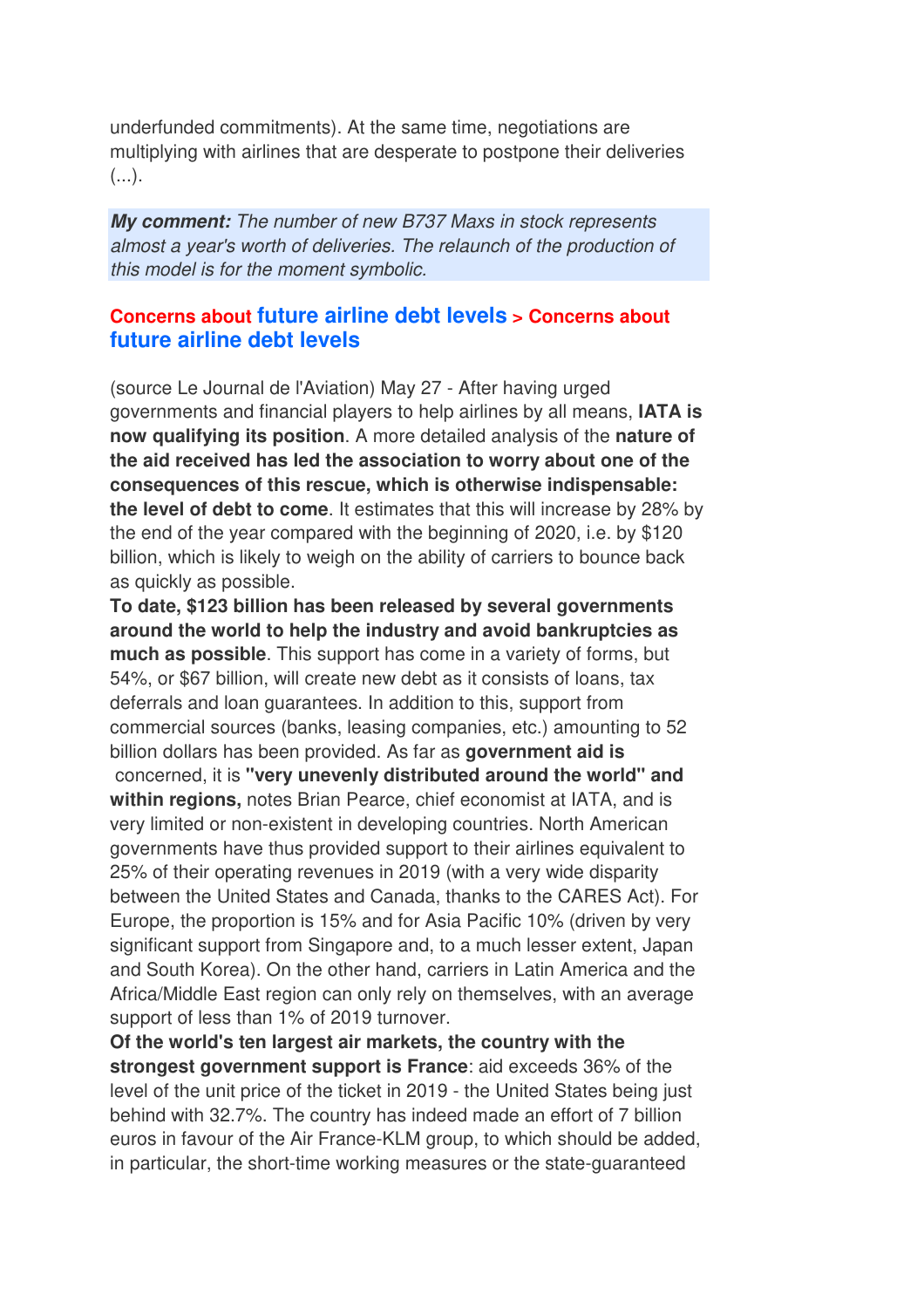loans of Aircalin and Air Tahiti Nui. Additional support is planned for the other companies - SCARA estimates that it should reach  $\epsilon$ 1 billion to avoid distortion of competition with Air France.

**IATA praises all the support that has been provided so far** as it avoids imminent bankruptcies and the collapse of the sector. But it warns that another problem has arisen in the longer term: "the next challenge will be to prevent the airlines from sinking under the weight of the debt that the aid creates," says **Alexandre de Juniac, its director general**. Looking more closely, he **also calls on the next states that wish to act to focus on increasing the equity of their companies**. The increase in the industry's level of indebtedness poses the risk that the recovery will be slowed down and that the effects of the crisis will be prolonged beyond the period it will take for demand to return, especially as the new health measures will increase costs. This is the price of survival.

**My comment:** The management of airlines' equity capital will be crucial in the coming months.

Those of the Lufthansa group will increase in the near future when the German State takes a stake in the capital.

For its part, the Air France-KLM group has taken a provision 'of such a nature as to allow the incorporation into the Company's capital of all or part of the amount of the shareholder loan' granted by the French State.

## **> Skytrax: the best airports in 2020 are... empty**

(source Air Journal) May 12 - In the 2020 Skytrax World Airport Awards, **Singapore-Changi and Tokyo-Haneda retain their places as champions and runners-up,** while Doha-Hamad International moves up to third place. Next come Seoul-Incheon (3rd last year) and Munich (+2), followed by Hong Kong (-1), Tokyo-Narita (+2), Nagoya-Centrair (- 2), **Amsterdam-Schiphol (+5, for the first time in the Top Ten)** and Osaka-Kansai (+1).

Places 11 to 20 in the Skytrax ranking are occupied by Zurich (-1), London-Heathrow (-4), Vancouver (+4), Frankfurt (-2), Helsinki (+1), Vienna (+3), Melbourne (+6), Taipei-Taoyuan (-5), Copenhagen (-4) and finally **Paris-CDG,** which **moves up 10 places in 2020 after gaining seven places the previous year**.

In the rest of the top 100 airports, **we find** Montreal-Pierre Elliott Trudeau in 57th position (+5), and **Paris-Orly in 76th, up from 137th in 2019**. Mauritius' SSR airport appears in 82nd place, while those of Geneva and Brussels are not visible.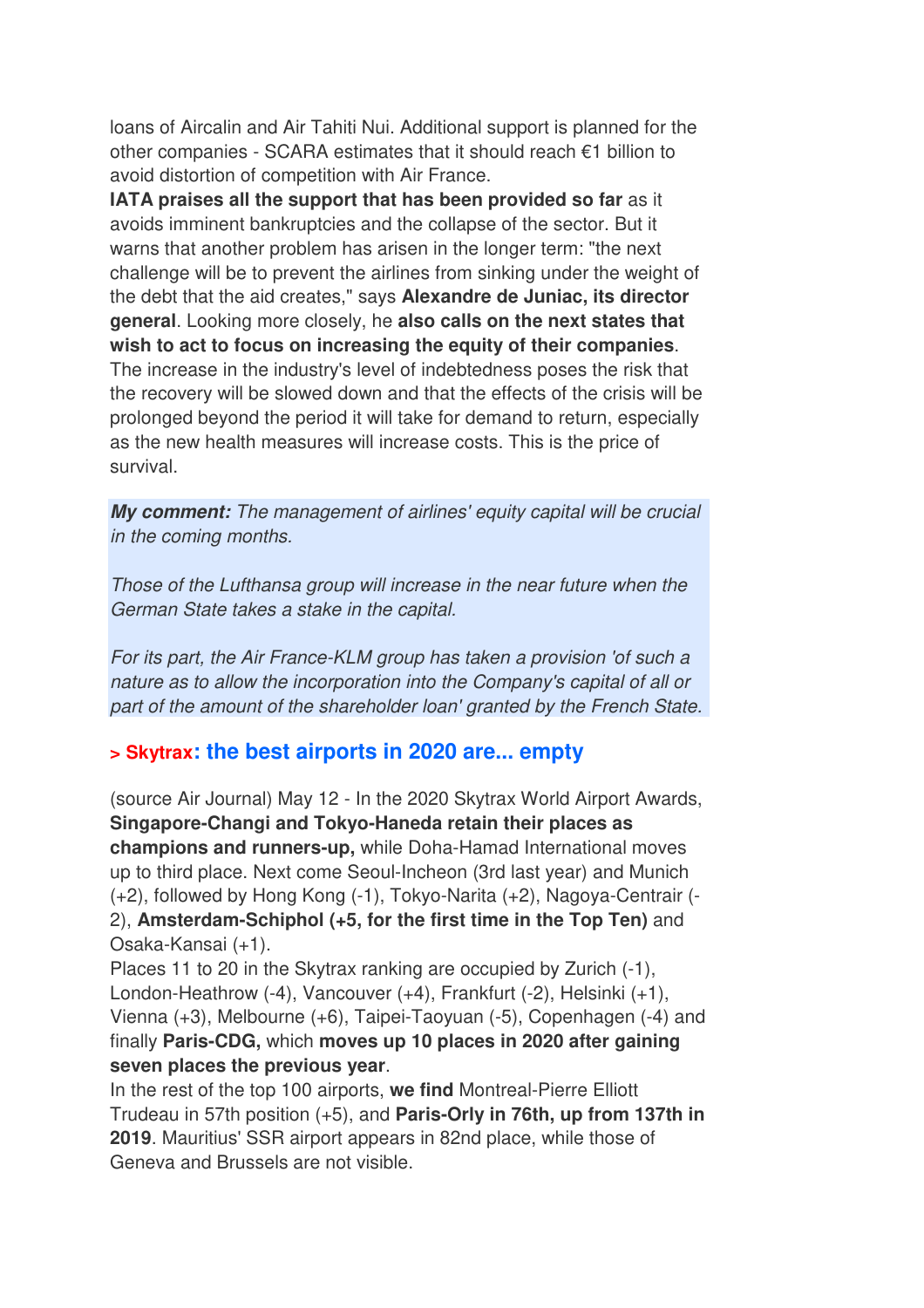(...) **Paris-Charles de Gaulle**, now ranked 20th in the world (up from 30th in 2019), continues to progress year after year since its entry into the top 100 (to 94th place in 2014). **Terminal 3 has been voted World**'s **Best** Low-Cost Airlines **Terminal and Hall M of Terminal 2E is recognized as the 4th best boarding lounge in the world.**  In terms of shopping and passenger services, Paris-Charles de Gaulle

is up 1 place to 6th in the world for the shopping offer and experience. Paris-Charles de Gaulle is also in the world's top 10 in terms of the range of leisure activities offered in the terminal (...).

For the first time, **Paris-Orly has been included in** the top 100 of the world's best airports at **76th place** and is now at the level of the best international standards.

This success reflects the efforts made in terms of reception, signage and the work undertaken to modernise the airport, **notably with the commissioning of the Orly 4 international jetty (in June 2016), then the new Orly 3 (in April 2019)** (...).

**My comment:** The hubs of the Air France-KLM group are all progressing in the ranking of the best airports. A performance to be applauded.

## **End of press review**

## **> My comment on the evolution of the Air France-KLM share price**

**The Air France-KLM share is at 4.28 euros at the close of trading on Monday 1 June. It is up sharply by +13.6%** over one week**. It has returned to its price at the beginning of May. It had only fallen below 4 euros during the 2011-2012 crisis,** between November 2011 and July 2012. Three major events had caused this crisis: the nuclear disaster in Japan, the crisis in the Euro zone, and the "spring" in the Arab world. During this period, the barrel of oil was at 110 dollars. At the beginning of the coronavirus epidemic, the Air France-KLM share was at 9.93 euros.

**The average (the consensus) of analysts for the AF-KLM share is 4.80 euros**. Many analysts lowered their price forecasts at the beginning of the health crisis. You can find on my blog the details of the analysts' consensus.